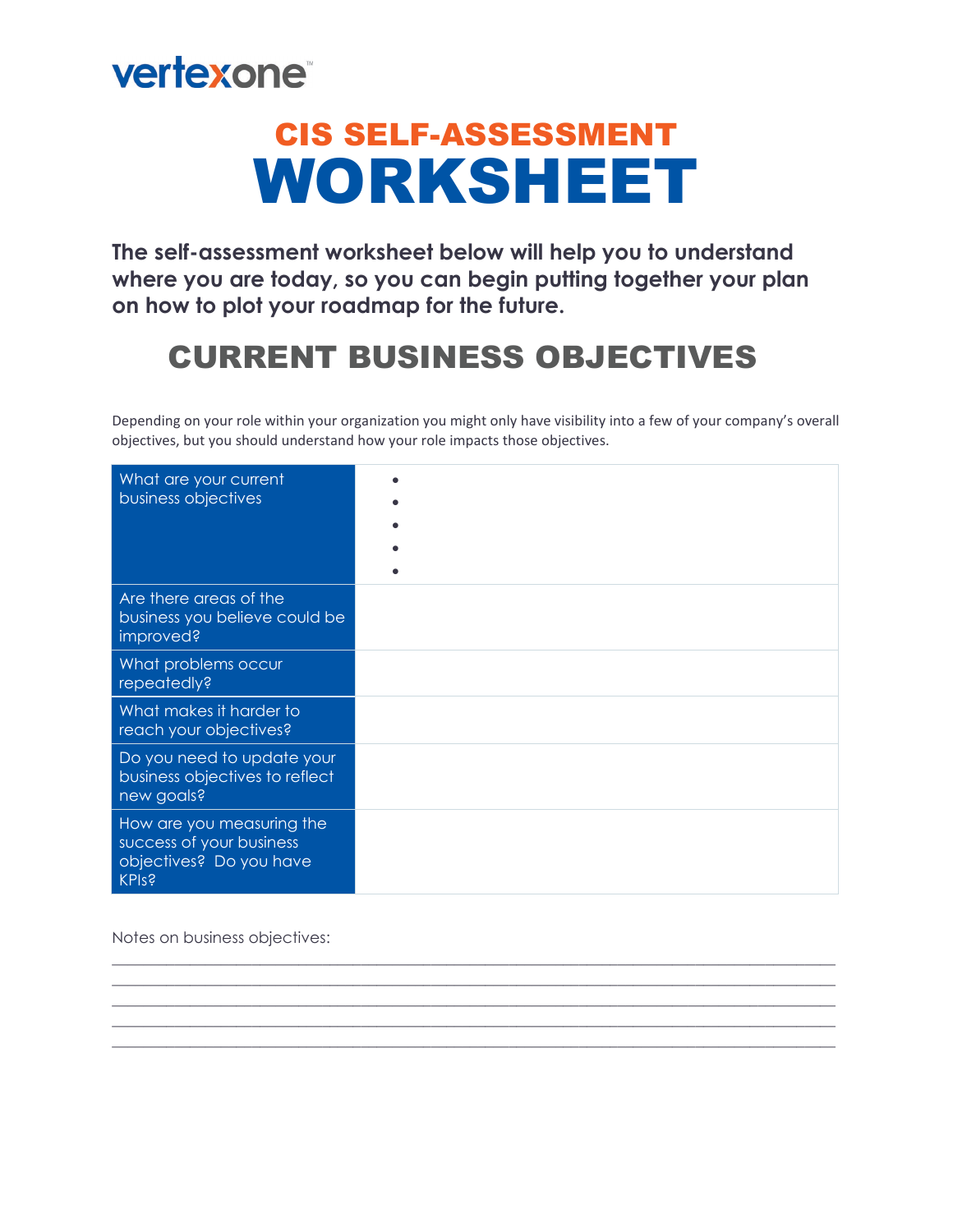# CURRENT TECHNOLOGY

Is the technology enhancing your business or holding it back? Why?

What factors are driving your technology decisions? Budgets, available skillsets, previous investments?

| <b>Types of Technology</b>                                   | <b>Owned or Licensed</b> | Integrated or<br><b>Standalone</b> | <b>Developed</b><br>Internally? |
|--------------------------------------------------------------|--------------------------|------------------------------------|---------------------------------|
| <b>Customer information</b><br>systems (CIS)                 |                          |                                    |                                 |
| Enterprise resource<br>planning (ERP)                        |                          |                                    |                                 |
| Customer relationship<br>management (CRM)                    |                          |                                    |                                 |
| <b>Customer self-service</b><br>portal                       |                          |                                    |                                 |
| Mobile app(s) for self-<br>service                           |                          |                                    |                                 |
| Field service/workforce<br>management                        |                          |                                    |                                 |
| Document<br>management                                       |                          |                                    |                                 |
| <b>Bill rendering</b>                                        |                          |                                    |                                 |
| Letter/correspondence<br>solution                            |                          |                                    |                                 |
| <b>Databases</b>                                             |                          |                                    |                                 |
| Analytics / business<br>intelligence / reporting<br>software |                          |                                    |                                 |
| <b>Enterprise Asset</b><br>Management (EAM)                  |                          |                                    |                                 |
| <b>Payment Processing</b>                                    |                          |                                    |                                 |
| <b>IVR/CTI</b>                                               |                          |                                    |                                 |
| Outage Management<br>System (OMS)                            |                          |                                    |                                 |
| Geographic<br><b>Information System</b><br>(GIS)             |                          |                                    |                                 |
| Other Technology                                             |                          |                                    |                                 |

Notes on current technology:



\_\_\_\_\_\_\_\_\_\_\_\_\_\_\_\_\_\_\_\_\_\_\_\_\_\_\_\_\_\_\_\_\_\_\_\_\_\_\_\_\_\_\_\_\_\_\_\_\_\_\_\_\_\_\_\_\_\_\_\_\_\_\_\_\_\_\_\_\_\_\_\_\_\_\_\_\_\_\_\_\_\_\_\_\_\_\_\_\_\_\_\_\_ \_\_\_\_\_\_\_\_\_\_\_\_\_\_\_\_\_\_\_\_\_\_\_\_\_\_\_\_\_\_\_\_\_\_\_\_\_\_\_\_\_\_\_\_\_\_\_\_\_\_\_\_\_\_\_\_\_\_\_\_\_\_\_\_\_\_\_\_\_\_\_\_\_\_\_\_\_\_\_\_\_\_\_\_\_\_\_\_\_\_\_\_\_  $\mathcal{L}_\mathcal{L} = \{ \mathcal{L}_\mathcal{L} = \{ \mathcal{L}_\mathcal{L} = \{ \mathcal{L}_\mathcal{L} = \{ \mathcal{L}_\mathcal{L} = \{ \mathcal{L}_\mathcal{L} = \{ \mathcal{L}_\mathcal{L} = \{ \mathcal{L}_\mathcal{L} = \{ \mathcal{L}_\mathcal{L} = \{ \mathcal{L}_\mathcal{L} = \{ \mathcal{L}_\mathcal{L} = \{ \mathcal{L}_\mathcal{L} = \{ \mathcal{L}_\mathcal{L} = \{ \mathcal{L}_\mathcal{L} = \{ \mathcal{L}_\mathcal{$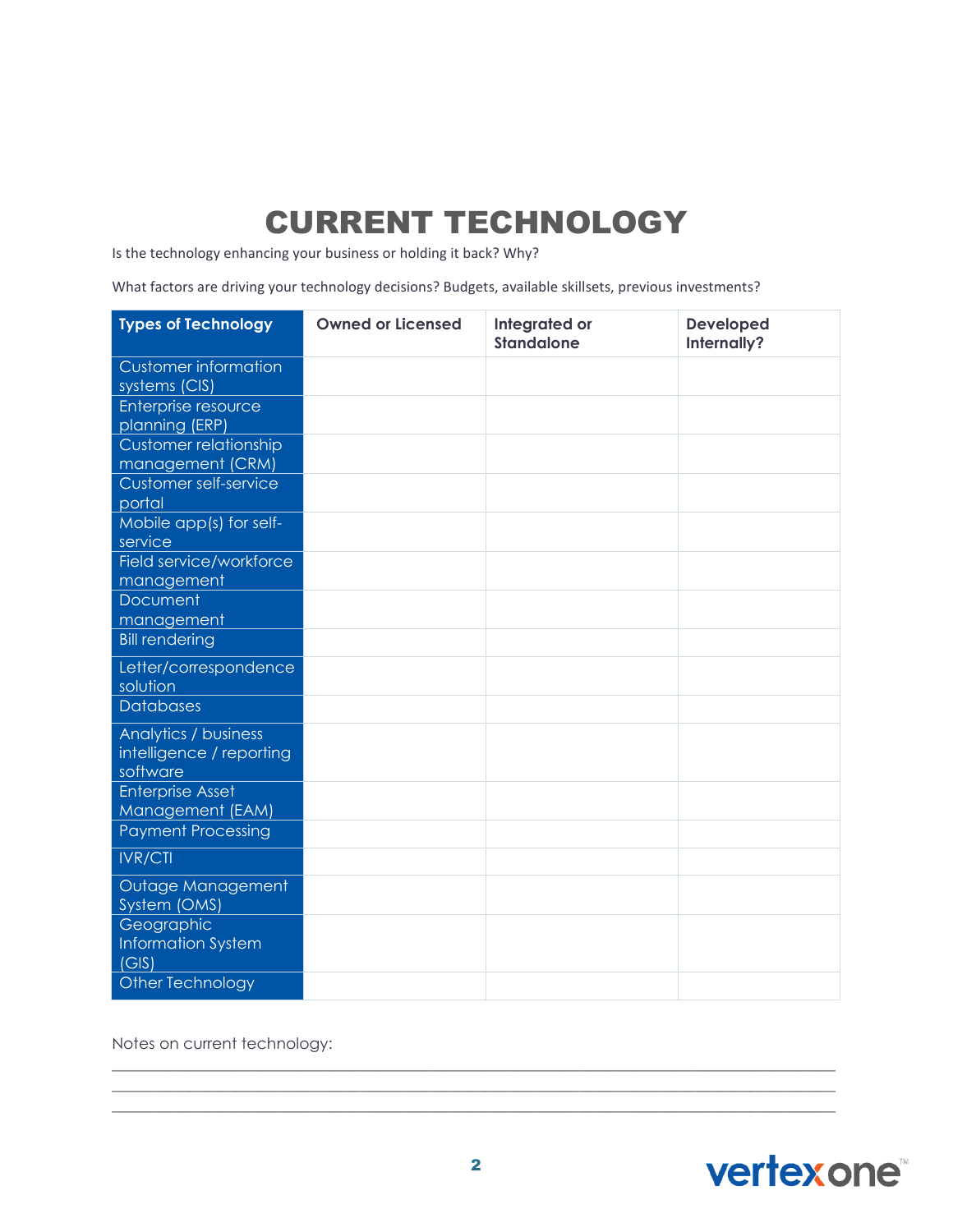#### PHYSICAL INFRASTRUCTURE

\_\_\_\_\_\_\_\_\_\_\_\_\_\_\_\_\_\_\_\_\_\_\_\_\_\_\_\_\_\_\_\_\_\_\_\_\_\_\_\_\_\_\_\_\_\_\_\_\_\_\_\_\_\_\_\_\_\_\_\_\_\_\_\_\_\_\_\_\_\_\_\_\_\_\_\_\_\_\_\_\_\_\_\_\_\_\_\_\_\_\_\_\_  $\mathcal{L}_\mathcal{L} = \{ \mathcal{L}_\mathcal{L} = \{ \mathcal{L}_\mathcal{L} = \{ \mathcal{L}_\mathcal{L} = \{ \mathcal{L}_\mathcal{L} = \{ \mathcal{L}_\mathcal{L} = \{ \mathcal{L}_\mathcal{L} = \{ \mathcal{L}_\mathcal{L} = \{ \mathcal{L}_\mathcal{L} = \{ \mathcal{L}_\mathcal{L} = \{ \mathcal{L}_\mathcal{L} = \{ \mathcal{L}_\mathcal{L} = \{ \mathcal{L}_\mathcal{L} = \{ \mathcal{L}_\mathcal{L} = \{ \mathcal{L}_\mathcal{$ 

Which of the following do you own/lease/manage? How many of each device? Do you use Platform-as-a-Service or any other virtualized or cloud-based infrastructure?

| <b>Type</b>                 | <b>Own/Manage/Lease</b> | How many? |
|-----------------------------|-------------------------|-----------|
| Physical datacenter         |                         |           |
| Servers (type,<br>capacity) |                         |           |
| Storage                     |                         |           |
| Dedicated<br>workstations   |                         |           |
| <b>Network</b>              |                         |           |

 $\mathcal{L}_\mathcal{L} = \{ \mathcal{L}_\mathcal{L} = \{ \mathcal{L}_\mathcal{L} = \{ \mathcal{L}_\mathcal{L} = \{ \mathcal{L}_\mathcal{L} = \{ \mathcal{L}_\mathcal{L} = \{ \mathcal{L}_\mathcal{L} = \{ \mathcal{L}_\mathcal{L} = \{ \mathcal{L}_\mathcal{L} = \{ \mathcal{L}_\mathcal{L} = \{ \mathcal{L}_\mathcal{L} = \{ \mathcal{L}_\mathcal{L} = \{ \mathcal{L}_\mathcal{L} = \{ \mathcal{L}_\mathcal{L} = \{ \mathcal{L}_\mathcal{$ \_\_\_\_\_\_\_\_\_\_\_\_\_\_\_\_\_\_\_\_\_\_\_\_\_\_\_\_\_\_\_\_\_\_\_\_\_\_\_\_\_\_\_\_\_\_\_\_\_\_\_\_\_\_\_\_\_\_\_\_\_\_\_\_\_\_\_\_\_\_\_\_\_\_\_\_\_\_\_\_\_\_\_\_\_\_\_\_\_\_\_\_\_ \_\_\_\_\_\_\_\_\_\_\_\_\_\_\_\_\_\_\_\_\_\_\_\_\_\_\_\_\_\_\_\_\_\_\_\_\_\_\_\_\_\_\_\_\_\_\_\_\_\_\_\_\_\_\_\_\_\_\_\_\_\_\_\_\_\_\_\_\_\_\_\_\_\_\_\_\_\_\_\_\_\_\_\_\_\_\_\_\_\_\_\_\_  $\mathcal{L}_\mathcal{L} = \{ \mathcal{L}_\mathcal{L} = \{ \mathcal{L}_\mathcal{L} = \{ \mathcal{L}_\mathcal{L} = \{ \mathcal{L}_\mathcal{L} = \{ \mathcal{L}_\mathcal{L} = \{ \mathcal{L}_\mathcal{L} = \{ \mathcal{L}_\mathcal{L} = \{ \mathcal{L}_\mathcal{L} = \{ \mathcal{L}_\mathcal{L} = \{ \mathcal{L}_\mathcal{L} = \{ \mathcal{L}_\mathcal{L} = \{ \mathcal{L}_\mathcal{L} = \{ \mathcal{L}_\mathcal{L} = \{ \mathcal{L}_\mathcal{$  $\mathcal{L}_\mathcal{L} = \{ \mathcal{L}_\mathcal{L} = \{ \mathcal{L}_\mathcal{L} = \{ \mathcal{L}_\mathcal{L} = \{ \mathcal{L}_\mathcal{L} = \{ \mathcal{L}_\mathcal{L} = \{ \mathcal{L}_\mathcal{L} = \{ \mathcal{L}_\mathcal{L} = \{ \mathcal{L}_\mathcal{L} = \{ \mathcal{L}_\mathcal{L} = \{ \mathcal{L}_\mathcal{L} = \{ \mathcal{L}_\mathcal{L} = \{ \mathcal{L}_\mathcal{L} = \{ \mathcal{L}_\mathcal{L} = \{ \mathcal{L}_\mathcal{$ 

Notes on physical infrastructure:

#### IT SUPPORT AND SERVICES

Who supports your technology infrastructure and applications?

| Do you have a full internal IT and<br>development staff?                                                           |  |
|--------------------------------------------------------------------------------------------------------------------|--|
| Can they purchase, configure and<br>maintain infrastructure?                                                       |  |
| Can they build, upgrade, and maintain<br>application?                                                              |  |
| Do you need to hire contractors or<br>subcontractors to complete projects?                                         |  |
| How do you plan for these<br>subcontractors?                                                                       |  |
| Do you find it challenging to identify,<br>attract and retain skilled subcontractors?                              |  |
| Does your current IT team have the skills<br>they need to support your existing<br>application and infrastructure? |  |
| Is your utility struggling to retain talent or<br>find skilled replacements?                                       |  |
| Is it easy for you to procure and retain new<br>skills?                                                            |  |

## **vertexone**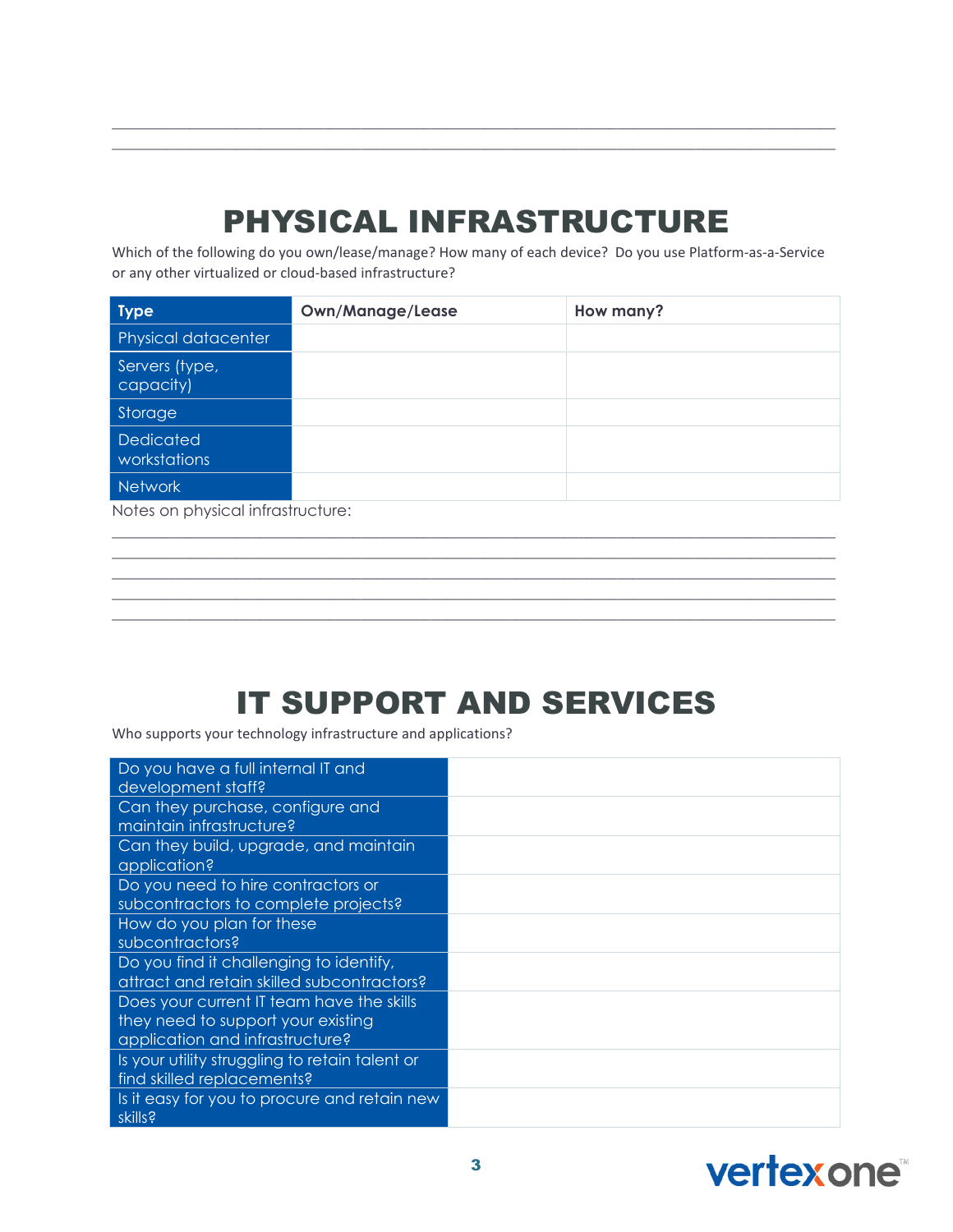| Are your people able to keep up with the<br>latest technology and trends?                                   |  |
|-------------------------------------------------------------------------------------------------------------|--|
| Do they have the bandwidth for<br>additional training?                                                      |  |
| Is your utility equipped to handle growth?                                                                  |  |
| Does your team have the skills needed to<br>support your technology today and in to<br>the future?          |  |
| How many of those resources will be a<br>part of your business in 5-10 years to<br>support your technology? |  |
| How long does it take to make a change?                                                                     |  |
| Is your team able to deliver business<br>change request and projects in a timely<br>fashion?                |  |
| Is your team able to fix reported defects in<br>a timely fashion?                                           |  |
| Is your IT team incentivized based on<br>productivity?                                                      |  |

Notes on IT support and service:

#### VENDOR SUPPORT

\_\_\_\_\_\_\_\_\_\_\_\_\_\_\_\_\_\_\_\_\_\_\_\_\_\_\_\_\_\_\_\_\_\_\_\_\_\_\_\_\_\_\_\_\_\_\_\_\_\_\_\_\_\_\_\_\_\_\_\_\_\_\_\_\_\_\_\_\_\_\_\_\_\_\_\_\_\_\_\_\_\_\_\_\_\_\_\_\_\_\_\_\_  $\mathcal{L}_\mathcal{L} = \{ \mathcal{L}_\mathcal{L} = \{ \mathcal{L}_\mathcal{L} = \{ \mathcal{L}_\mathcal{L} = \{ \mathcal{L}_\mathcal{L} = \{ \mathcal{L}_\mathcal{L} = \{ \mathcal{L}_\mathcal{L} = \{ \mathcal{L}_\mathcal{L} = \{ \mathcal{L}_\mathcal{L} = \{ \mathcal{L}_\mathcal{L} = \{ \mathcal{L}_\mathcal{L} = \{ \mathcal{L}_\mathcal{L} = \{ \mathcal{L}_\mathcal{L} = \{ \mathcal{L}_\mathcal{L} = \{ \mathcal{L}_\mathcal{$ \_\_\_\_\_\_\_\_\_\_\_\_\_\_\_\_\_\_\_\_\_\_\_\_\_\_\_\_\_\_\_\_\_\_\_\_\_\_\_\_\_\_\_\_\_\_\_\_\_\_\_\_\_\_\_\_\_\_\_\_\_\_\_\_\_\_\_\_\_\_\_\_\_\_\_\_\_\_\_\_\_\_\_\_\_\_\_\_\_\_\_\_\_ \_\_\_\_\_\_\_\_\_\_\_\_\_\_\_\_\_\_\_\_\_\_\_\_\_\_\_\_\_\_\_\_\_\_\_\_\_\_\_\_\_\_\_\_\_\_\_\_\_\_\_\_\_\_\_\_\_\_\_\_\_\_\_\_\_\_\_\_\_\_\_\_\_\_\_\_\_\_\_\_\_\_\_\_\_\_\_\_\_\_\_\_\_  $\mathcal{L}_\mathcal{L} = \{ \mathcal{L}_\mathcal{L} = \{ \mathcal{L}_\mathcal{L} = \{ \mathcal{L}_\mathcal{L} = \{ \mathcal{L}_\mathcal{L} = \{ \mathcal{L}_\mathcal{L} = \{ \mathcal{L}_\mathcal{L} = \{ \mathcal{L}_\mathcal{L} = \{ \mathcal{L}_\mathcal{L} = \{ \mathcal{L}_\mathcal{L} = \{ \mathcal{L}_\mathcal{L} = \{ \mathcal{L}_\mathcal{L} = \{ \mathcal{L}_\mathcal{L} = \{ \mathcal{L}_\mathcal{L} = \{ \mathcal{L}_\mathcal{$ 

Which of the following do you utilize vendor support for?

| <b>Customer Information System</b><br>(C S)                                                                                  |  |
|------------------------------------------------------------------------------------------------------------------------------|--|
| Enterprise Resource Planning<br>(ERP)                                                                                        |  |
| Other applications?                                                                                                          |  |
| Hardware and other physical<br>infrastructure?                                                                               |  |
| Do you use a mixture of<br>internal IT/development staff,<br>contractors, and/or vendor<br>resources to perform<br>projects? |  |

Notes on Vendor Support:



 $\mathcal{L}_\mathcal{L} = \{ \mathcal{L}_\mathcal{L} = \{ \mathcal{L}_\mathcal{L} = \{ \mathcal{L}_\mathcal{L} = \{ \mathcal{L}_\mathcal{L} = \{ \mathcal{L}_\mathcal{L} = \{ \mathcal{L}_\mathcal{L} = \{ \mathcal{L}_\mathcal{L} = \{ \mathcal{L}_\mathcal{L} = \{ \mathcal{L}_\mathcal{L} = \{ \mathcal{L}_\mathcal{L} = \{ \mathcal{L}_\mathcal{L} = \{ \mathcal{L}_\mathcal{L} = \{ \mathcal{L}_\mathcal{L} = \{ \mathcal{L}_\mathcal{$ \_\_\_\_\_\_\_\_\_\_\_\_\_\_\_\_\_\_\_\_\_\_\_\_\_\_\_\_\_\_\_\_\_\_\_\_\_\_\_\_\_\_\_\_\_\_\_\_\_\_\_\_\_\_\_\_\_\_\_\_\_\_\_\_\_\_\_\_\_\_\_\_\_\_\_\_\_\_\_\_\_\_\_\_\_\_\_\_\_\_\_\_\_  $\mathcal{L}_\mathcal{L} = \{ \mathcal{L}_\mathcal{L} = \{ \mathcal{L}_\mathcal{L} = \{ \mathcal{L}_\mathcal{L} = \{ \mathcal{L}_\mathcal{L} = \{ \mathcal{L}_\mathcal{L} = \{ \mathcal{L}_\mathcal{L} = \{ \mathcal{L}_\mathcal{L} = \{ \mathcal{L}_\mathcal{L} = \{ \mathcal{L}_\mathcal{L} = \{ \mathcal{L}_\mathcal{L} = \{ \mathcal{L}_\mathcal{L} = \{ \mathcal{L}_\mathcal{L} = \{ \mathcal{L}_\mathcal{L} = \{ \mathcal{L}_\mathcal{$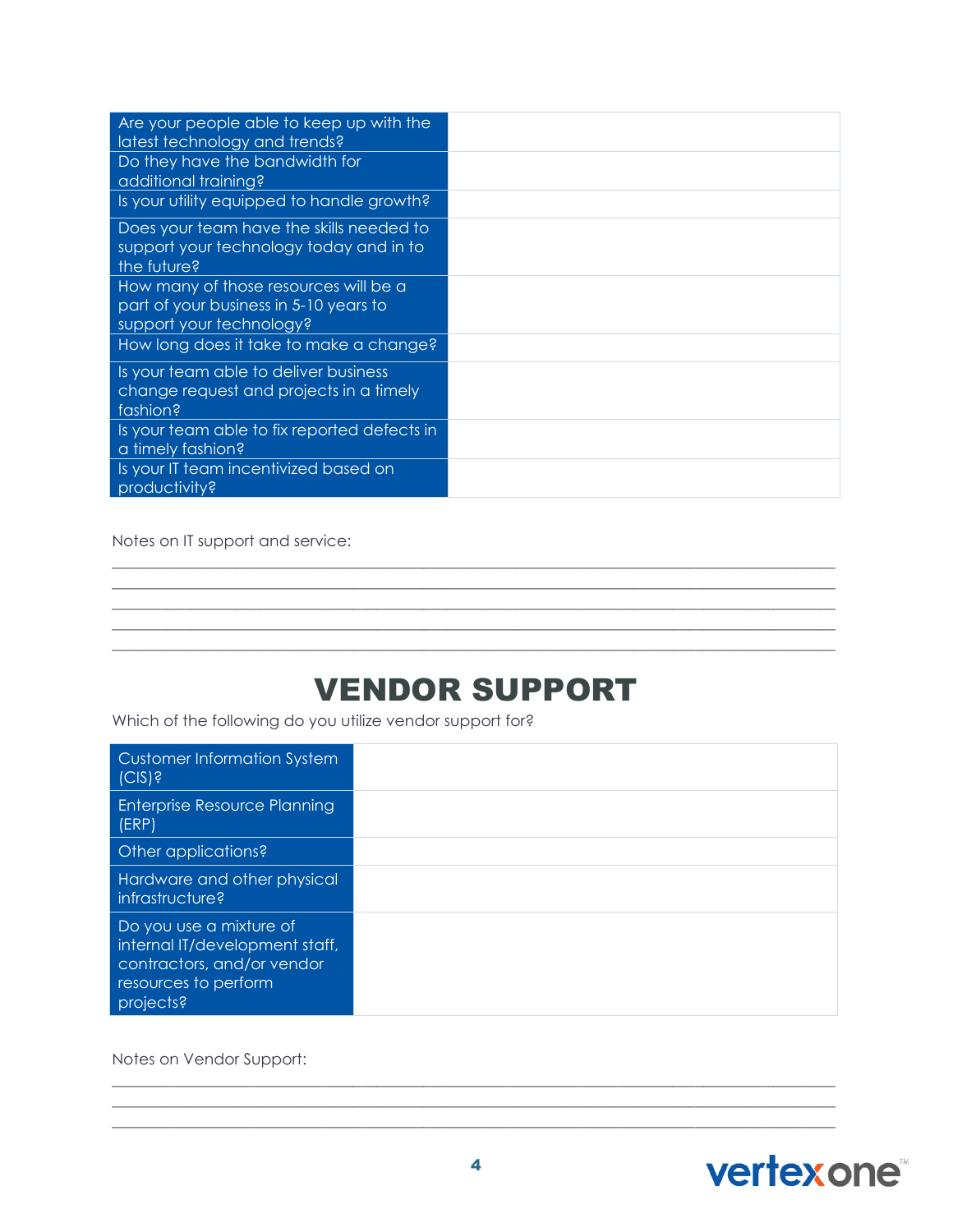# CHANGING AND IMPROVING

\_\_\_\_\_\_\_\_\_\_\_\_\_\_\_\_\_\_\_\_\_\_\_\_\_\_\_\_\_\_\_\_\_\_\_\_\_\_\_\_\_\_\_\_\_\_\_\_\_\_\_\_\_\_\_\_\_\_\_\_\_\_\_\_\_\_\_\_\_\_\_\_\_\_\_\_\_\_\_\_\_\_\_\_\_\_\_\_\_\_\_\_\_  $\mathcal{L}_\mathcal{L} = \{ \mathcal{L}_\mathcal{L} = \{ \mathcal{L}_\mathcal{L} = \{ \mathcal{L}_\mathcal{L} = \{ \mathcal{L}_\mathcal{L} = \{ \mathcal{L}_\mathcal{L} = \{ \mathcal{L}_\mathcal{L} = \{ \mathcal{L}_\mathcal{L} = \{ \mathcal{L}_\mathcal{L} = \{ \mathcal{L}_\mathcal{L} = \{ \mathcal{L}_\mathcal{L} = \{ \mathcal{L}_\mathcal{L} = \{ \mathcal{L}_\mathcal{L} = \{ \mathcal{L}_\mathcal{L} = \{ \mathcal{L}_\mathcal{$ 

How can you improve? Do you need to make changes to your people, processes, and/or technology?

| What components of your<br>current technology<br>investment are you happy<br>with? |  |
|------------------------------------------------------------------------------------|--|
| What components of your                                                            |  |
| current technology                                                                 |  |
| investment are nearing the                                                         |  |
| end of their useful lives?                                                         |  |
| What components of your                                                            |  |
| current technology                                                                 |  |
| investment would you                                                               |  |
| change for reasons other                                                           |  |
| than age/outdated?                                                                 |  |
| After thinking about these                                                         |  |
| things are you happy with                                                          |  |
| how your business runs? Are                                                        |  |
| you efficient and effective?                                                       |  |
| Should you be looking to                                                           |  |
| outside experts to help you?                                                       |  |
| Investing more in your                                                             |  |
| employees?                                                                         |  |
| Notes on changing and improving:                                                   |  |

Notes on changing and improving:

### TOTAL COST OF OWNERSHIP

\_\_\_\_\_\_\_\_\_\_\_\_\_\_\_\_\_\_\_\_\_\_\_\_\_\_\_\_\_\_\_\_\_\_\_\_\_\_\_\_\_\_\_\_\_\_\_\_\_\_\_\_\_\_\_\_\_\_\_\_\_\_\_\_\_\_\_\_\_\_\_\_\_\_\_\_\_\_\_\_\_\_\_\_\_\_\_\_\_\_\_\_\_  $\mathcal{L}_\mathcal{L} = \{ \mathcal{L}_\mathcal{L} = \{ \mathcal{L}_\mathcal{L} = \{ \mathcal{L}_\mathcal{L} = \{ \mathcal{L}_\mathcal{L} = \{ \mathcal{L}_\mathcal{L} = \{ \mathcal{L}_\mathcal{L} = \{ \mathcal{L}_\mathcal{L} = \{ \mathcal{L}_\mathcal{L} = \{ \mathcal{L}_\mathcal{L} = \{ \mathcal{L}_\mathcal{L} = \{ \mathcal{L}_\mathcal{L} = \{ \mathcal{L}_\mathcal{L} = \{ \mathcal{L}_\mathcal{L} = \{ \mathcal{L}_\mathcal{$  $\mathcal{L}_\mathcal{L} = \{ \mathcal{L}_\mathcal{L} = \{ \mathcal{L}_\mathcal{L} = \{ \mathcal{L}_\mathcal{L} = \{ \mathcal{L}_\mathcal{L} = \{ \mathcal{L}_\mathcal{L} = \{ \mathcal{L}_\mathcal{L} = \{ \mathcal{L}_\mathcal{L} = \{ \mathcal{L}_\mathcal{L} = \{ \mathcal{L}_\mathcal{L} = \{ \mathcal{L}_\mathcal{L} = \{ \mathcal{L}_\mathcal{L} = \{ \mathcal{L}_\mathcal{L} = \{ \mathcal{L}_\mathcal{L} = \{ \mathcal{L}_\mathcal{$ \_\_\_\_\_\_\_\_\_\_\_\_\_\_\_\_\_\_\_\_\_\_\_\_\_\_\_\_\_\_\_\_\_\_\_\_\_\_\_\_\_\_\_\_\_\_\_\_\_\_\_\_\_\_\_\_\_\_\_\_\_\_\_\_\_\_\_\_\_\_\_\_\_\_\_\_\_\_\_\_\_\_\_\_\_\_\_\_\_\_\_\_\_ \_\_\_\_\_\_\_\_\_\_\_\_\_\_\_\_\_\_\_\_\_\_\_\_\_\_\_\_\_\_\_\_\_\_\_\_\_\_\_\_\_\_\_\_\_\_\_\_\_\_\_\_\_\_\_\_\_\_\_\_\_\_\_\_\_\_\_\_\_\_\_\_\_\_\_\_\_\_\_\_\_\_\_\_\_\_\_\_\_\_\_\_\_

Below is a list of items that will be part of an implementation. Fill this out to the best of your availability.

| What are your costs for the<br>following items?         | Cost | Is there anything missing in your costs to<br>get you where you want to be? How much<br>more cost will it take? |
|---------------------------------------------------------|------|-----------------------------------------------------------------------------------------------------------------|
| What is the implementation cost<br>to replace your CIS? |      |                                                                                                                 |
| Vendor                                                  |      |                                                                                                                 |
| Hardware                                                |      |                                                                                                                 |
| Licenses                                                |      |                                                                                                                 |
| Internal People                                         |      |                                                                                                                 |

# **vertexone**